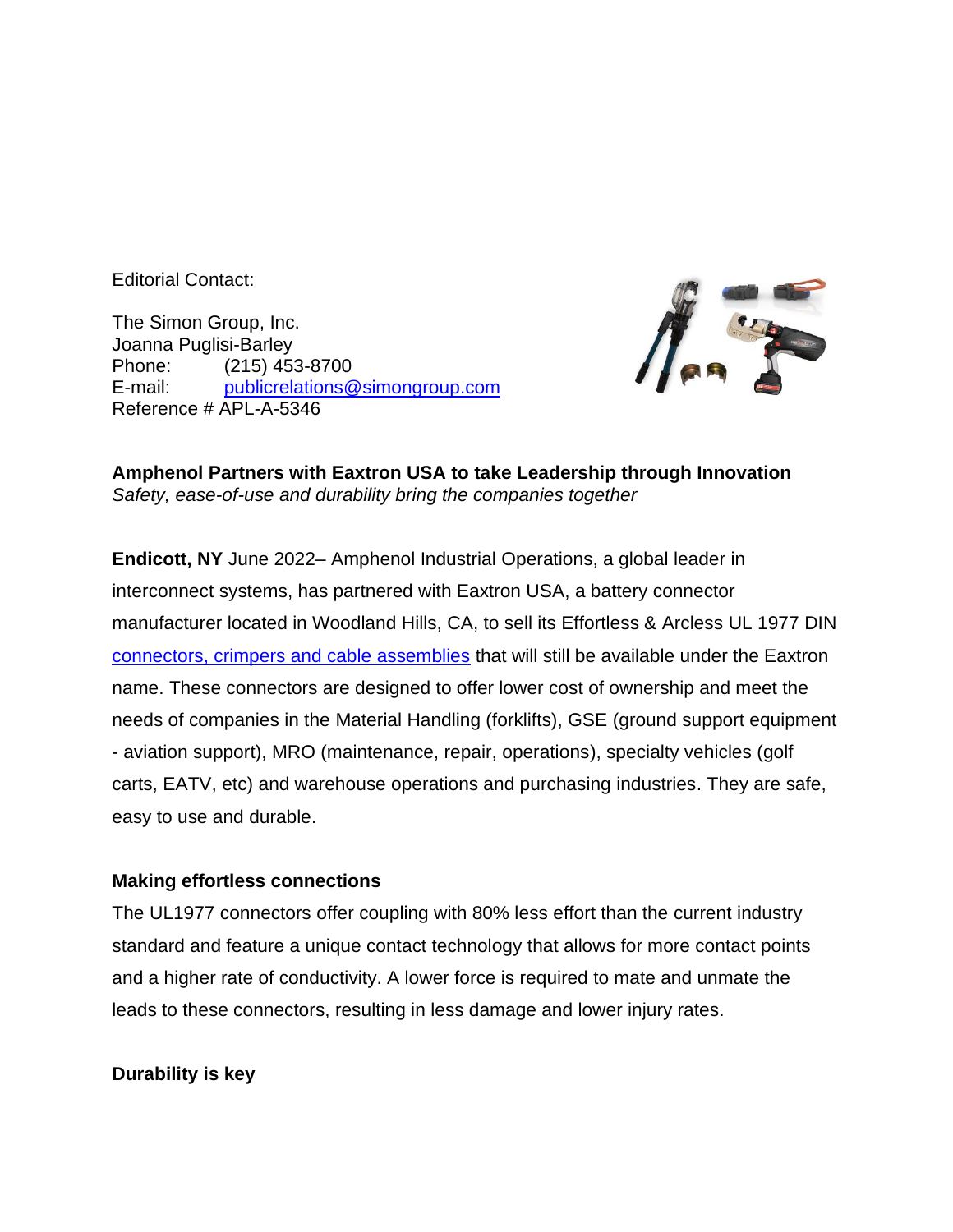The connector's contacts are made from pure copper and plated with 6µm of silver, ensuring minimal wear and tear on the contact. The patented Vortex clip guarantees a safe and easier connection, significantly reducing friction and further improving the contact's lifespan.

Made from polyamide to ensure robust performance in even the most rugged environments, these connectors have flexible and durable handles.

## **Safe to use**

The connector is designed with a patented locking mechanism as well as female contacts and a durable housing that stops potential arcs. Its color-coded system design helps to prevent non-compatible connection by classifying different voltages and applications by color.

Eaxtron USA connectors are UL approved and available in sizes rated to 160A, 320A and 430A. These durable connectors have a lifespan that exceeds 12,000 cycles, which is twice the industry average. Adapters are available to make the connectors interoperable with other industry standard connectors.

Innovation at Eaxtron USA will always be user-oriented. It is this focus on the human factor of technology that has inspired the company to focus on usability, safety, and comfort rather than the bottom line. For Eaxtron USA, the bottom line *is* the user experience. The company aspires to reshape the industry around this value. As the industry adapts to innovations in lithium-ion and fast charge technology, Eaxtron USA aims to shepherd this evolution such that connections become not only faster, but safer and more efficient too. With these values at the forefront of our mission, Eaxtron USA